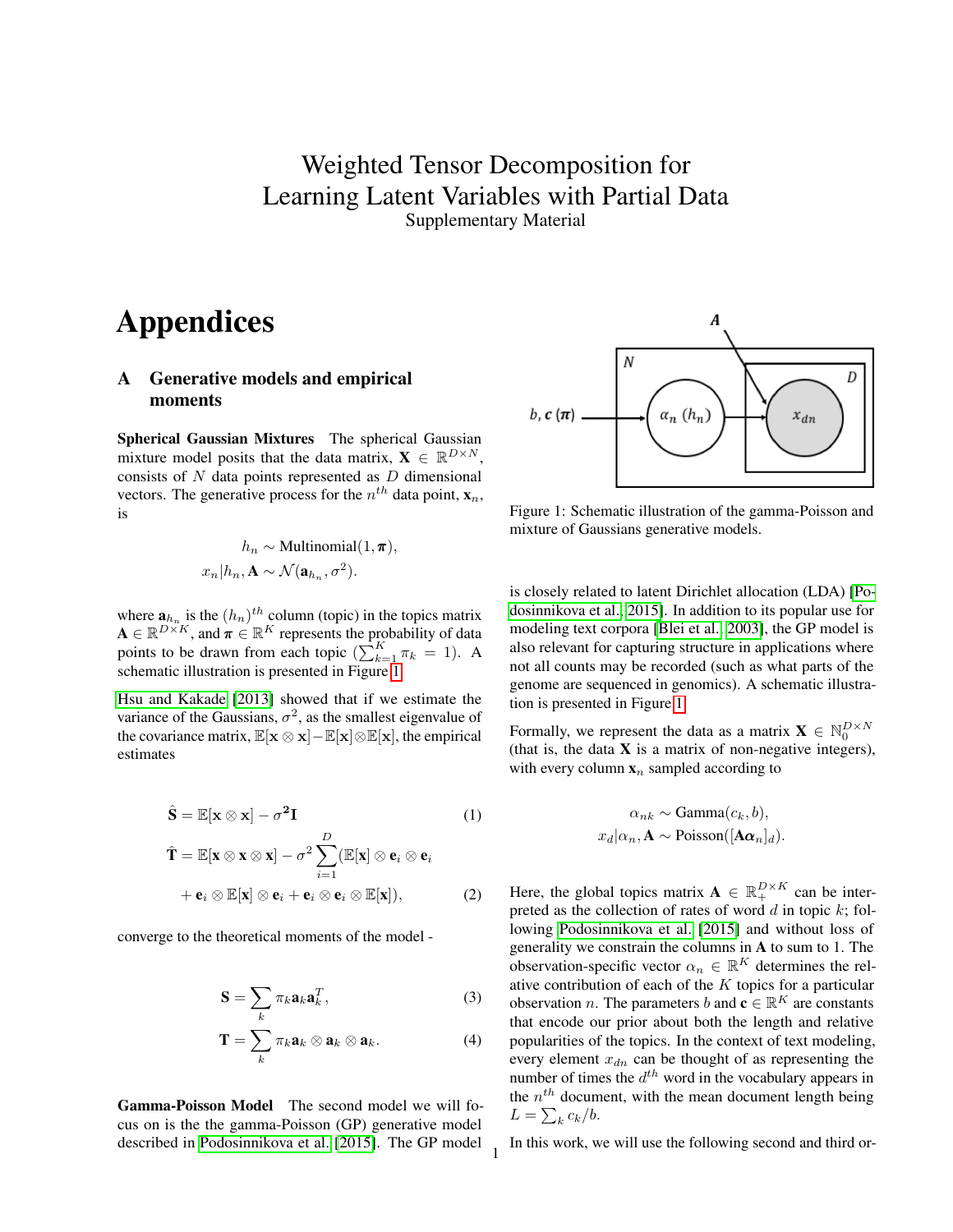der tensors, first introduced by [Podosinnikova et al.](#page-3-1) [\[2015\]](#page-3-1):

$$
\hat{\mathbf{S}} = \text{cov}(\mathbf{x}, \mathbf{x}) - \text{diag}(\mathbb{E}(\mathbf{x})) \tag{5}
$$

$$
\hat{T}_{d_1, d_2, d_3} = \text{cum}(x_{d_1}, x_{d_2}, x_{d_3}) + 2\delta_{d_1d_2d_3} \mathbb{E}(x_{d_1}) \n- \delta_{d_2d_3} \text{cov}(x_{d_1}, x_{d_2}) - \delta_{d_1d_3} \text{cov}(x_{d_1}, x_{d_2}) \n- \delta_{d_1d_2} \text{cov}(x_{d_1}, x_{d_3})
$$
\n(6)

where  $\delta$  is the Kronecker delta and the second and third cumulants are defined as

$$
cov(x_{d_1}, x_{d_2}) = \mathbb{E}[(x_{d_1} - \mathbb{E}[x_{d_1}])(x_{d_2} - \mathbb{E}[x_{d_2}])],
$$
  
\n
$$
cum(x_{d_1}, x_{d_2}, x_{d_3}) = \mathbb{E}[(x_{d_1} - \mathbb{E}[x_{d_1}])
$$
  
\n
$$
(x_{d_2} - \mathbb{E}[x_{d_2}])(x_{d_3} - \mathbb{E}[x_{d_3}])].
$$

These empirical tensors  $\hat{S}$  and  $\hat{T}$  will converge to

$$
\mathbf{S} = \sum_{k} s_k \mathbf{a}_k \mathbf{a}_k^T, \tag{7}
$$

$$
\mathbf{T}=\sum_{k}t_{k}\mathbf{a}_{k}\otimes\mathbf{a}_{k}\otimes\mathbf{a}_{k}.
$$
 (8)

where  $\mathbf{a}_k$  is the  $k^{th}$  column of  $\mathbf{A}$ ,  $s_k = \text{var}(\alpha_k)$  and  $t_k =$ cum( $\alpha_k, \alpha_k, \alpha_k$ ).

Note that we use the *moments* for the Gaussian mixtures, while for the GP model we calculate the *central moments*.

# B Estimation of variance for Gaussian mixtures

When applying the WTPM to Gaussian mixtures, some attention must be paid to correctly estimating the variance of the mixtures. If the estimate for  $cov(\mathbf{x}, \mathbf{x})$  is exact, its  $D - K$  smallest eigenvalues are equal to  $\sigma^2$ , while all other eigenvalues are strictly larger than  $\sigma^2$ . Therefore [Hsu and](#page-3-0) [Kakade](#page-3-0) [\[2013\]](#page-3-0) suggest using the smallest eigenvalue of  $cov(\mathbf{x}, \mathbf{x})$  as an estimate for the variance of the Gaussians. In practice, we find that the mean of the  $D - K$  smallest eigenvalues yields better estimate, and that the quality of inference is very sensitive to this estimate.

Furthermore, poorly estimated moments lead to a large estimation error for  $\sigma^2$ , and therefore to perform the WTPM on Gaussian mixtures, we first calculate the variance of the  $D_c - K$  smallest eigenvalues of  $cov(\mathbf{x}_c, \mathbf{x}_c)$ , where  $\mathbf{x}_c$  is the data vector containing only the  $D<sub>c</sub>$  complete dimensions.

Adopting the interpretation of weighting the moments estimates as a rescaling of the dimensions, such rescaling would deform the spherical Gaussian mixtures into elliptical Gaussians. In appendix [C](#page-1-0) we show that a weighting of the form given in [6](#page-0-1) naturally leads to the correct form of the moments, and therefore once  $\sigma^2$  is calculated, no further modification is needed to apply the WTPM to Gaussian mixtures.

#### <span id="page-1-0"></span>C Moments for elliptical Gaussian mixtures

In this appendix we discuss the modifications to the moments estimates for elliptical Gaussian mixtures. We adopt the interpretation introduced earlier of viewing the weighting of the moments according to [6](#page-0-1) as a rescaling of the data,  $x_{dn}^* = x_{dn} w_d$ . Following a similar derivation to that presented in [Hsu and Kakade](#page-3-0) [\[2013\]](#page-3-0) for non-spherical Gaussian mixtures, the estimates for the moments of the rescaled data are

$$
\hat{S}_{d_1d_2}^* = \mathbb{E}[x_{d_1}^* x_{d_2}^*] - \sigma_{d_1}^{*2} I
$$
\n
$$
\hat{T}_{d_1d_2d_3}^* = \mathbb{E}[x_{d_1}^* x_{d_2}^* x_{d_3}^*] - \sigma_{d_1}^{*2} \mathbb{E}[x_{d_1}^*] \delta_{d_2} \delta_{d_3}
$$
\n
$$
- \sigma_{d_2}^{*2} \delta_{d_1} \mathbb{E}[x_{d_2}^*] \delta_{d_3} - \sigma_{d_3}^{*2} \delta_{d_1} \delta_{d_2} \mathbb{E}[x_{d_3}^*],
$$

where  $\sigma_d^*$  is the standard deviation of the rescaled dimension d. The difficulty in applying the tensor decomposition method to non-spherical Gaussian mixtures lies in the fact that we don't know of a straight forward way compute  $\sigma_d^*^2$ , whereas in the case of spherical mixtures ( $\sigma_d^2 = \sigma^2$  for all  $d$ ), the variance is simply the smallest eigenvalue of the matrix  $\mathbb{E}[\mathbf{x} \otimes \mathbf{x}] - \mathbb{E}[\mathbf{x}] \otimes \mathbb{E}[\mathbf{x}]$ . However, if we know that the original data is generated by a spherical Gaussian mixture with standard deviation  $\sigma^2$ , the standard deviation of every dimension after rescaling by  $w_d$  is  $\sigma_d^{*2} = w_d^2 \sigma^2$ .

This implies that the rescaled moments can be written as

$$
\hat{S}_{d_1d_2}^* = w_{d_1}w_{d_2}\hat{S}_{d_1d_2}
$$
  

$$
\hat{T}_{d_1d_2d_3}^* = w_{d_1}w_{d_2}w_{d_3}\hat{T}_{d_1d_2d_3}.
$$

This result, similar to equations [4](#page-0-1) and [5](#page-0-1) implies that the same weighting scheme used in our algorithm can be applied to Gaussian mixtures as well.

#### D Insensitivity to structure of topics

In this appendix we demonstrate that our results are insensitive to the exact structure of the topics. In Figure [2](#page-2-0) we show results similar to the results shown in Figure [4](#page-0-1) for experiments performed with randomly generated topics. Each data point is an average over 25 experiments, where for each experiment  $\mathbf{A} \in \mathbb{R}_+^{D \times K}$  was generated by sampling each of the  $K = 4$  columns in **A** from Dir(1). The qualitative effect of a transition between the full dimensionality method to the partial dimensionality method being optimal is still observed, as well as the ability of the WTPM to perform at least as well as the better of the two methods for the entire range of parameter space studied.

## E Optimal weights for minimization of inference error

Gamma-Poisson model We wish to find the weights  $w_d$  which minimize the topics reconstruction error. Us-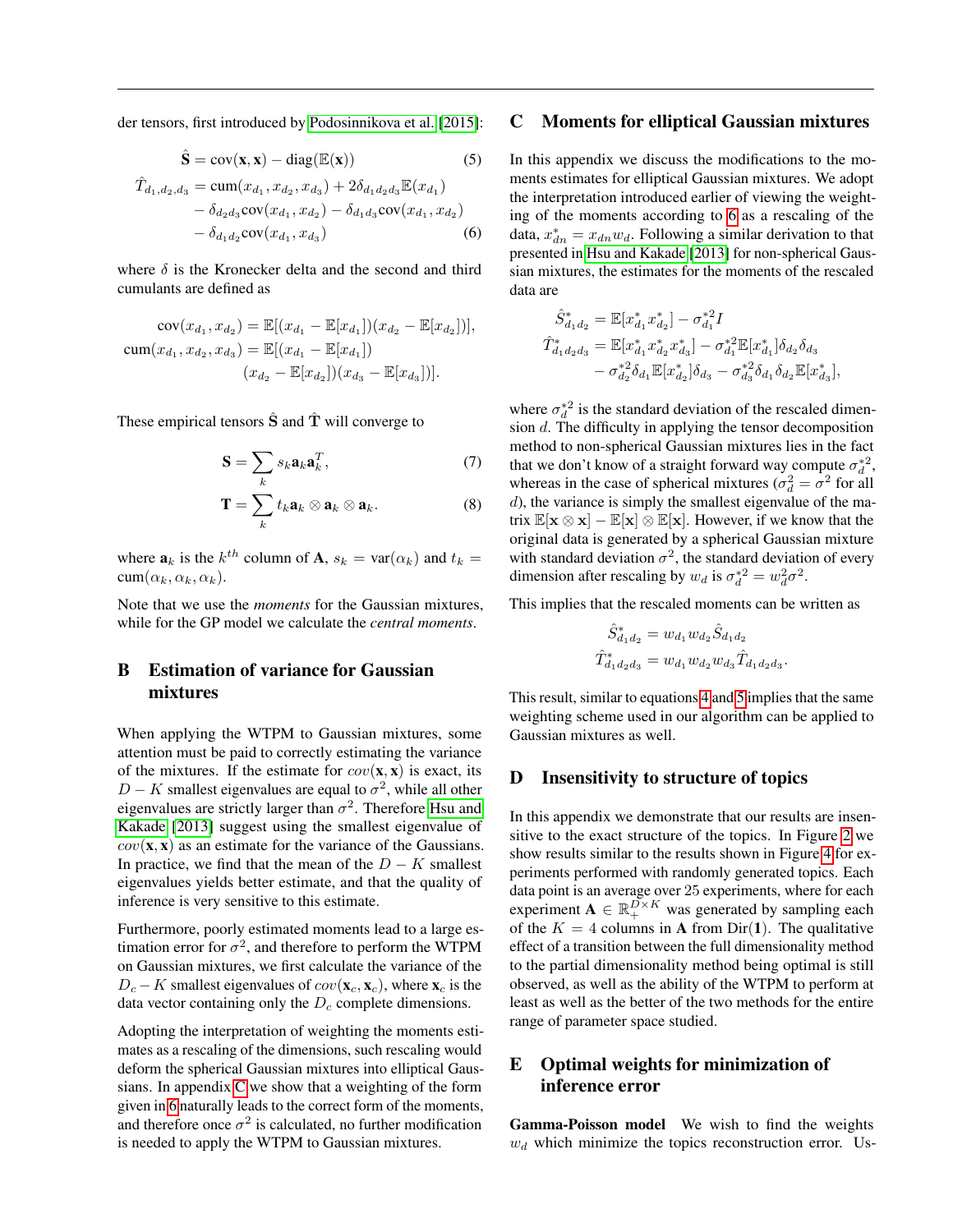<span id="page-2-0"></span>

Figure 2: Reconstruction error for the complete dimensions of synthetic data,  $\varepsilon_c$ , vs. N, where every incomplete dimension has a different probability,  $p_d$ , to be observed. A different topics matrix, A, is sampled for each test. Each data point is an average over 25 runs.

ing results from [Anandkumar et al.](#page-3-3) [\[2012\]](#page-3-3), [Podosin](#page-3-1)[nikova et al.](#page-3-1) [\[2015\]](#page-3-1) showed that the inference error is bounded by the sum of two contributions, one originating in the uncertainty in estimating  $\hat{S}$ , which scales as  $\mathbb{E}\left[||\hat{\mathbf{S}} - \mathbf{S}||_F\right]/(\sigma_K(A)L)^2$ , and one from  $\hat{\mathbf{T}}$ , which scaling as  $\mathbb{E} \left[ ||\hat{\mathbf{T}} - \mathbf{T}||_F \right] / (\sigma_K(A)L)^3$ , where  $\sigma_K(A)$  is the  $K$ -th largest singular value of  $A$ .

In the following we shall make the assumption that  $D$  is significantly larger than  $K$  and thus the singular values of the topics matrix will be well approximated by the dimensions with no missing values, that is, we may treat  $\sigma_K(A)$ as constant with respect to our choice of weights.

We derive weights that minimize an upper bound of  $\mathbb{E}\left[\left\|\hat{\mathbf{S}}-\mathbf{S}\right\|_F\right]/L^2$ . The same set of weights  $w_d \propto p_d$  approximately minimize  $\mathbb{E}\left[||\hat{\mathbf{T}} - \mathbf{T}||_F\right] / L^3$ , and the derivation is similar. Thus, we minimize an a quantity that is bounded away from the actual inference error by the sum of the Jensen gaps:

$$
\begin{aligned} &\mathbb{E}\left[||\hat{\mathbf{S}}-\mathbf{S}||_F\right] < \sqrt{\mathbb{E}\left[||\hat{\mathbf{S}}-\mathbf{S}||_F^2\right]},\\ &\mathbb{E}\left[||\hat{\mathbf{T}}-\mathbf{T}||_F\right] < \sqrt{\mathbb{E}\left[||\hat{\mathbf{T}}-\mathbf{T}||_F^2\right]}. \end{aligned}
$$

We first observe that the weighting of  $\tilde{S}$  rescales the Frobe-

nius error in the following way:

$$
\mathbb{E}\left[||\hat{\mathbf{S}}^{*} - \mathbf{S}^{*}||_{F}\right] < \sqrt{\mathbb{E}\left[||\hat{\mathbf{S}}^{*} - \mathbf{S}^{*}||_{F}^{2}\right]}
$$
  

$$
= \sqrt{\mathbb{E}\left[\sum_{d_{1},d_{2}=1}^{D}(\hat{S}_{d_{1}d_{2}}^{*} - S_{d_{1}d_{2}}^{*})^{2}\right]}
$$
  

$$
= \sqrt{\mathbb{E}\left[\sum_{d_{1},d_{2}=1}^{D}w_{d_{1}}^{2}w_{d_{2}}^{2}(\hat{S}_{d_{1}d_{2}} - S_{d_{1}d_{2}})^{2}\right]}
$$
  

$$
= \sqrt{\sum_{d_{1},d_{2}}^{D}w_{d_{1}}^{2}w_{d_{2}}^{2}\mathbb{E}\left[(\hat{S}_{d_{1}d_{2}} - S_{d_{1}d_{2}})^{2}\right]}
$$

We observe that the uncertainty in  $\hat{\mathbf{S}}$  scales as  $\frac{1}{N_{d_1d_2}}$ , where  $N_{d_1 d_2}$  is the number of times an estimate for  $S_{d_1 d_2}$  can be calculated from the data, i.e. the number of samples for which both  $x_{d_1n}$  and  $x_{d_2n}$  are observed -  $N_{d_1d_2} = N p_{d_1} p_{d_2}$ . Thus, we can choose  $\gamma_{d_1,d_2}$  such that

$$
\mathbb{E}\left[\left(\hat{\mathbf{S}}-\mathbf{S}\right)_{d_1,d_2}^2\right] \leq \frac{\gamma_{d_1,d_2}}{Np_{d_1}p_{d_2}}
$$

.

.

Note that  $\gamma_{d_1,d_2}$  is independent of the weighting. We can then write:

$$
\mathbb{E}\left[||\hat{\textbf{S}}^{*}-\textbf{S}^{*}||_{F}\right]\leq \sqrt{\sum_{d_1,d_2}^{D}\frac{\gamma_{d_1,d_2}w_{d_1}^2w_{d_2}^2}{Np_{d_1}p_{d_2}}}\equiv E_{S}^{*}
$$

The mean document length,  $L = \mathbb{E}\left[\sum_{d_1}^D \mathbb{E}[X]_{d_1}\right]$ , is also rescaled by the weights:

$$
L^* = \mathbb{E}\left[\sum_{d_1}^D \mathbb{E}\left[X\right]_{d_1}^*\right]
$$

$$
= \mathbb{E}\left[\sum_{d_1}^D w_{d_1} \mathbb{E}\left[X\right]_{d_1}\right]
$$

$$
= b\mathbf{w}^\top \mathbf{A} \mathbf{c}
$$

The goal is to minimize  $E^*_{S}/(L^*)^2$ , which is an upper bound For  $\mathbb{E} \left[ \left\| \hat{\mathbf{S}}^* - \mathbf{S}^* \right\|_F \right] / (L^*)^2$ , over the closed unit hypercube in  $\mathbb{R}^{D}$ .

In general, we observe that  $E^*_{S}/(L^*)^2$  (and respectively  $E_T^*/(L^*)^3$  may not be convex in the choice of weights, thus an analytic derivation for the optima may not be feasible. However, under our existing assumptions, we see that  $E^*_{S}/(L^*)^2$  (and respectively  $E^*_{T}/(L^*)^3$ ) is coordinate-wise convex and hence we may seek local minima by computing the stationary points of  $E^*_{S}/(L^*)^2$ :